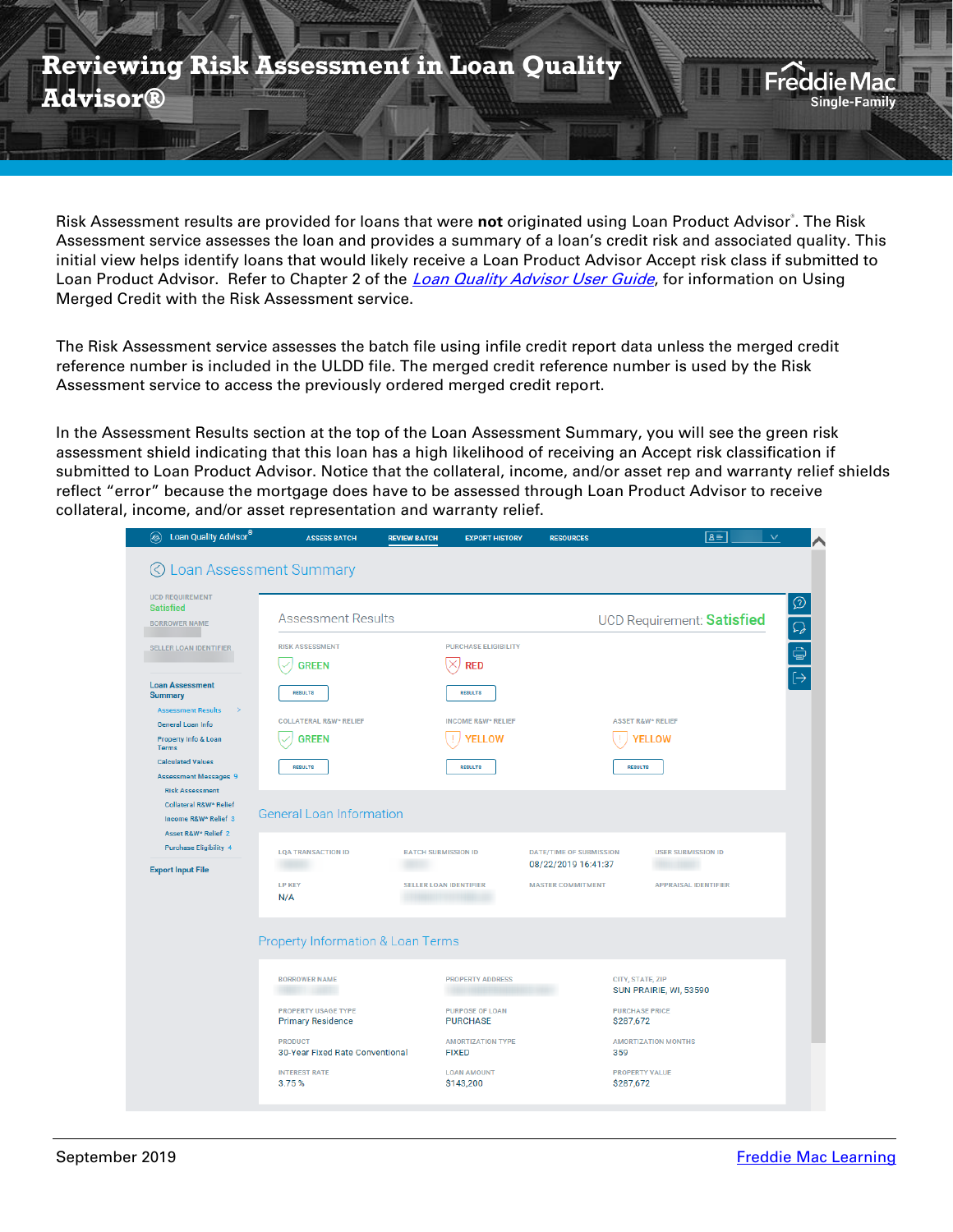The Summary of Batch Results page displays an overall response for Risk Assessment, shown as a color indicator for each loan file. The Loan Assessment Summary with Risk Assessment Results, as displayed below, provides Risk Assessment details for a single loan file.

The color indicators for Risk Assessment represent the following:

**GREEN** - Indicates a high likelihood of an Accept risk class.

|                                                  | <b>Risk Assessment Results</b>                |                                           |                                        |  |
|--------------------------------------------------|-----------------------------------------------|-------------------------------------------|----------------------------------------|--|
| Result<br><b>GREEN</b>                           |                                               |                                           |                                        |  |
| <b>Risk Assessment Key</b><br><b>CARTING HEL</b> |                                               | <b>Risk Assessment Transaction Number</b> | <b>Credit Report Identifier</b><br>N/A |  |
|                                                  | <b>RISK ASSESSMENT MESSAGES</b>               |                                           |                                        |  |
| CODE<br><b>RA0001</b>                            | <b>MESSAGES</b><br>High likelihood of Accept. |                                           |                                        |  |

YELLOW - Indicates a high likelihood of a Caution risk class. Reasons why the loan file received a YELLOW may be listed as Risk Assessment Messages within the Risk Assessment Results section on the Loan Assessment Summary page.

| <b>RESULT</b>                                     |                                                                     |                                        |  |
|---------------------------------------------------|---------------------------------------------------------------------|----------------------------------------|--|
| <b>YELLOW</b>                                     |                                                                     |                                        |  |
| <b>RISK ASSESSMENT KEY</b><br><b>SARED SAREES</b> | <b>RISK ASSESSMENT TRANSACTION NUMBER</b><br><b><i>ALTEMEDA</i></b> | <b>CREDIT REPORT IDENTIFIER</b><br>N/A |  |
|                                                   |                                                                     |                                        |  |
| <b>RISK ASSESSMENT MESSAGES</b>                   |                                                                     |                                        |  |
| CODE                                              | <b>MESSAGES</b>                                                     |                                        |  |
| <b>RA0009</b>                                     | <b>High likelihood of Caution</b>                                   |                                        |  |
| CODE                                              | <b>MESSAGES</b>                                                     |                                        |  |
| <b>RS2705</b>                                     | An analysis of ratios is recommended.                               |                                        |  |
| CODE                                              | <b>MESSAGES</b>                                                     |                                        |  |

**Note:** Color designations associated with Risk Assessment results are intended only as a visual guide for indicating the likelihood of the risk class associated with a data file. Such designations are not provided for any other reason, nor should they be used or relied upon except to identify the results of the risk assessment as set forth in Loan Quality Advisor, any Loan Quality Advisor output, the User Guide or related documentation.

When applicable, two types of messages appear in the Risk Assessment Results section:

- **Risk Assessment Service Messages** These are merged credit informational messages and appear above the Risk Assessment Messages. If no messages apply, the section does not display.
- **Risk Assessment Messages** These are messages associated with the Risk Assessment service.

Risk Assessment results may also reflect a status of *Incomplete, Ineligible* or *Error* instead of the GREEN or YELLOW color designations. If this occurs, similar to a status of YELLOW, Loan Quality Advisor lists the reasons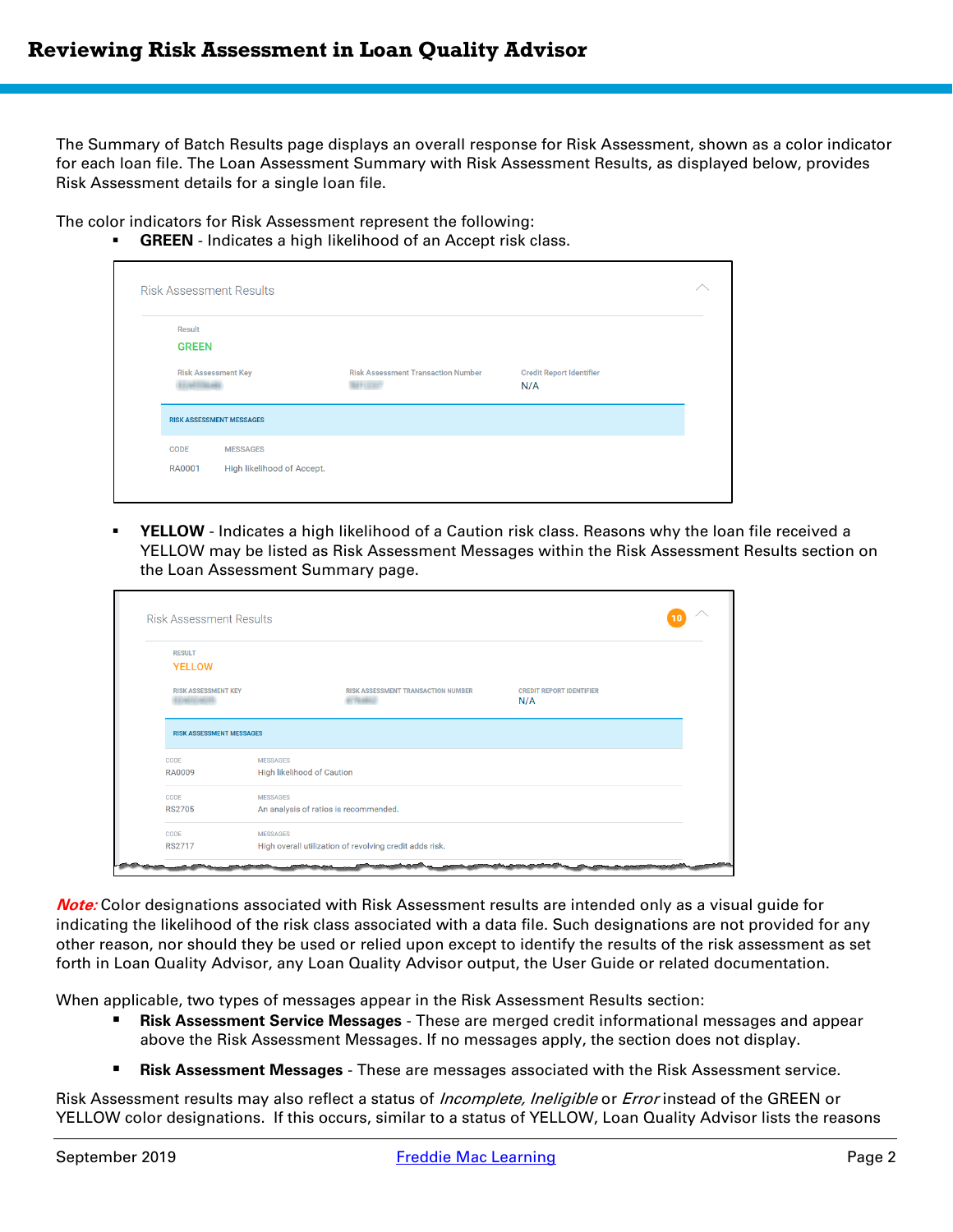why the loan data received an *Incomplete, Ineligible* or *Error* within the Risk Assessment section on the Loan Assessment Summary page.

| <b>RESULT</b>                                  |                                                                                                                                                    |                                        |
|------------------------------------------------|----------------------------------------------------------------------------------------------------------------------------------------------------|----------------------------------------|
| <b>GREEN</b>                                   |                                                                                                                                                    |                                        |
| <b>RISK ASSESSMENT KEY</b><br><b>CHAIN BET</b> | <b>RISK ASSESSMENT TRANSACTION NUMBER</b><br><b>ALTERCIAN</b>                                                                                      | <b>CREDIT REPORT IDENTIFIER</b><br>N/A |
| <b>RISK ASSESSMENT SERVICE MESSAGES</b>        |                                                                                                                                                    |                                        |
| CODE                                           | <b>MESSAGES</b>                                                                                                                                    |                                        |
| <b>IF2202</b>                                  | The Credit Score Provider Name is required if the Credit Report Identifier is submitted.                                                           |                                        |
| CODE                                           | <b>MESSAGES</b>                                                                                                                                    |                                        |
| <b>IF2207</b>                                  | This loan file was assessed using infile credit reports because the merged credit report information was<br>incomplete or could not be determined. |                                        |
|                                                |                                                                                                                                                    |                                        |
| <b>RISK ASSESSMENT MESSAGES</b>                | .                                                                                                                                                  |                                        |
| CODE                                           | <b>MESSAGES</b>                                                                                                                                    |                                        |
|                                                |                                                                                                                                                    |                                        |

## **Example of Incomplete**

| Result            |                                                    |                                           |                                 |  |
|-------------------|----------------------------------------------------|-------------------------------------------|---------------------------------|--|
| <b>INCOMPLETE</b> |                                                    |                                           |                                 |  |
|                   | <b>Risk Assessment Key</b>                         | <b>Risk Assessment Transaction Number</b> | <b>Credit Report Identifier</b> |  |
| N/A               | N/A                                                |                                           | N/A                             |  |
|                   |                                                    |                                           |                                 |  |
| <b>CODE</b>       | <b>RISK ASSESSMENT MESSAGES</b><br><b>MESSAGES</b> |                                           |                                 |  |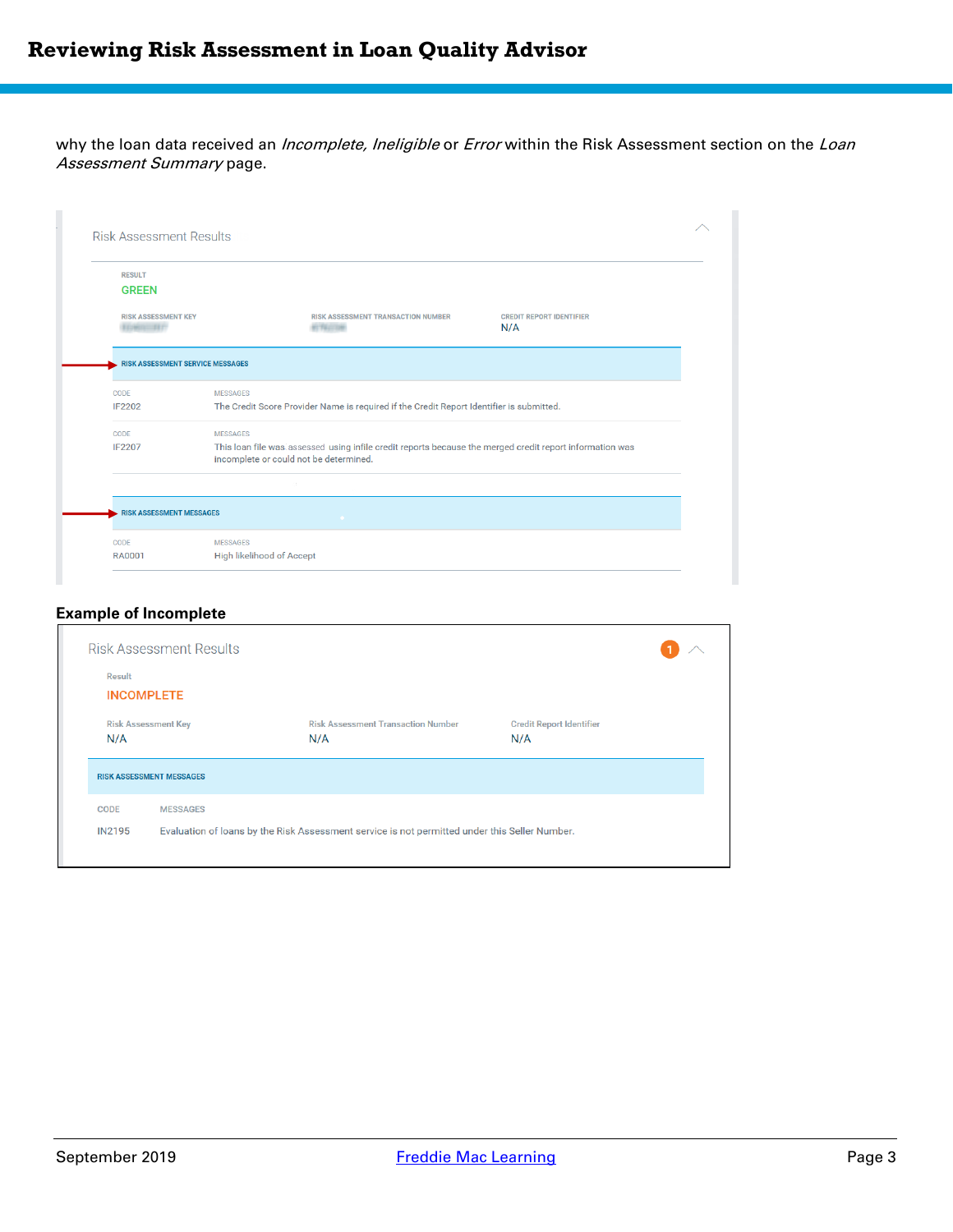## **Example of Ineligible**

| Loan Quality Advisor®<br>$\circledast$                                                             | <b>ASSESS BATCH</b>                      | <b>REVIEW BATCH</b>                                   | <b>EXPORT HISTORY</b> | <b>RESOURCES</b>                                                                 |                                        | $B = 000601$ $\Rightarrow$ |
|----------------------------------------------------------------------------------------------------|------------------------------------------|-------------------------------------------------------|-----------------------|----------------------------------------------------------------------------------|----------------------------------------|----------------------------|
| © Loan Assessment Summary                                                                          |                                          |                                                       |                       |                                                                                  |                                        |                            |
| <b>UCD REQUIREMENT</b><br><b>Satisfied</b><br><b>BORROWER NAME</b><br><b>Alice Firstimer</b>       | <b>Risk Assessment Results</b><br>Result |                                                       |                       |                                                                                  |                                        | $\Omega$                   |
| <b>SELLER LOAN IDENTIFIER</b><br>5545417823                                                        | <b>INELIGIBLE</b>                        |                                                       |                       |                                                                                  |                                        | Ĝ                          |
| <b>Loan Assessment Summary</b><br><b>Assessment Results</b><br>$\rightarrow$                       | <b>Risk Assessment Key</b><br>N/A        |                                                       | N/A                   | <b>Risk Assessment Transaction Number</b>                                        | <b>Credit Report Identifier</b><br>N/A |                            |
| <b>General Loan Info</b>                                                                           |                                          | <b>Risk Assessment Messages</b>                       |                       |                                                                                  |                                        |                            |
| <b>Property Info &amp; Loan Terms</b><br><b>Calculated Values</b><br><b>Assessment Messages 15</b> | CODE                                     | <b>MESSAGES</b>                                       |                       |                                                                                  |                                        |                            |
| <b>Risk Assessment 1</b><br>Collateral R&W* Relief 2<br>Income R&W* Relief 3                       | EL2202                                   |                                                       |                       | Seasoned Loans are ineligible for evaluation by the LQA Risk Assessment Service. |                                        |                            |
| Asset R&W* Relief 2<br><b>Purchase Eligibility 7</b>                                               |                                          | Collateral Representation and Warranty Relief Results |                       |                                                                                  |                                        |                            |

The following table describes the fields listed in the Risk Assessment Results section of the Loan Assessment Summary page:

|                                              | <b>Risk Assessment Fields</b>                                                                                                                                                                                                                                                                                                                                                                                                                  |  |  |  |  |  |
|----------------------------------------------|------------------------------------------------------------------------------------------------------------------------------------------------------------------------------------------------------------------------------------------------------------------------------------------------------------------------------------------------------------------------------------------------------------------------------------------------|--|--|--|--|--|
| <b>Field Name</b>                            | <b>Description</b>                                                                                                                                                                                                                                                                                                                                                                                                                             |  |  |  |  |  |
| Risk Assessment Key                          | A unique key number Loan Quality Advisor assigns to a<br>mortgage when you submit a loan to Loan Quality Advisor<br>without a Loan Product Advisor AUS LP Key Number. Loan<br>Quality Advisor displays this unique key on the Loan Summary<br>screen under the Risk Assessment results section.                                                                                                                                                |  |  |  |  |  |
| Risk Assessment<br><b>Transaction Number</b> | A unique transaction number Loan Quality Advisor assigns to a<br>mortgage when you submit a loan to Loan Quality Advisor<br>without an LP Key Number. Loan Quality Advisor displays the<br>transaction number on the Loan Summary screen under the<br>Risk Assessment results section.                                                                                                                                                         |  |  |  |  |  |
| Credit Report Identifier                     | The borrower name(s) and a unique number(s) associated with<br>their merged credit report. This field appears when merged<br>credit has been successfully accessed for all borrowers on the<br>loan. The number (also known as the Merged Credit Reference<br>Number) is assigned by the credit reporting company. If<br>merged credit cannot be accessed for all borrowers, N/A<br>appears along with a message indicating infiles were used. |  |  |  |  |  |